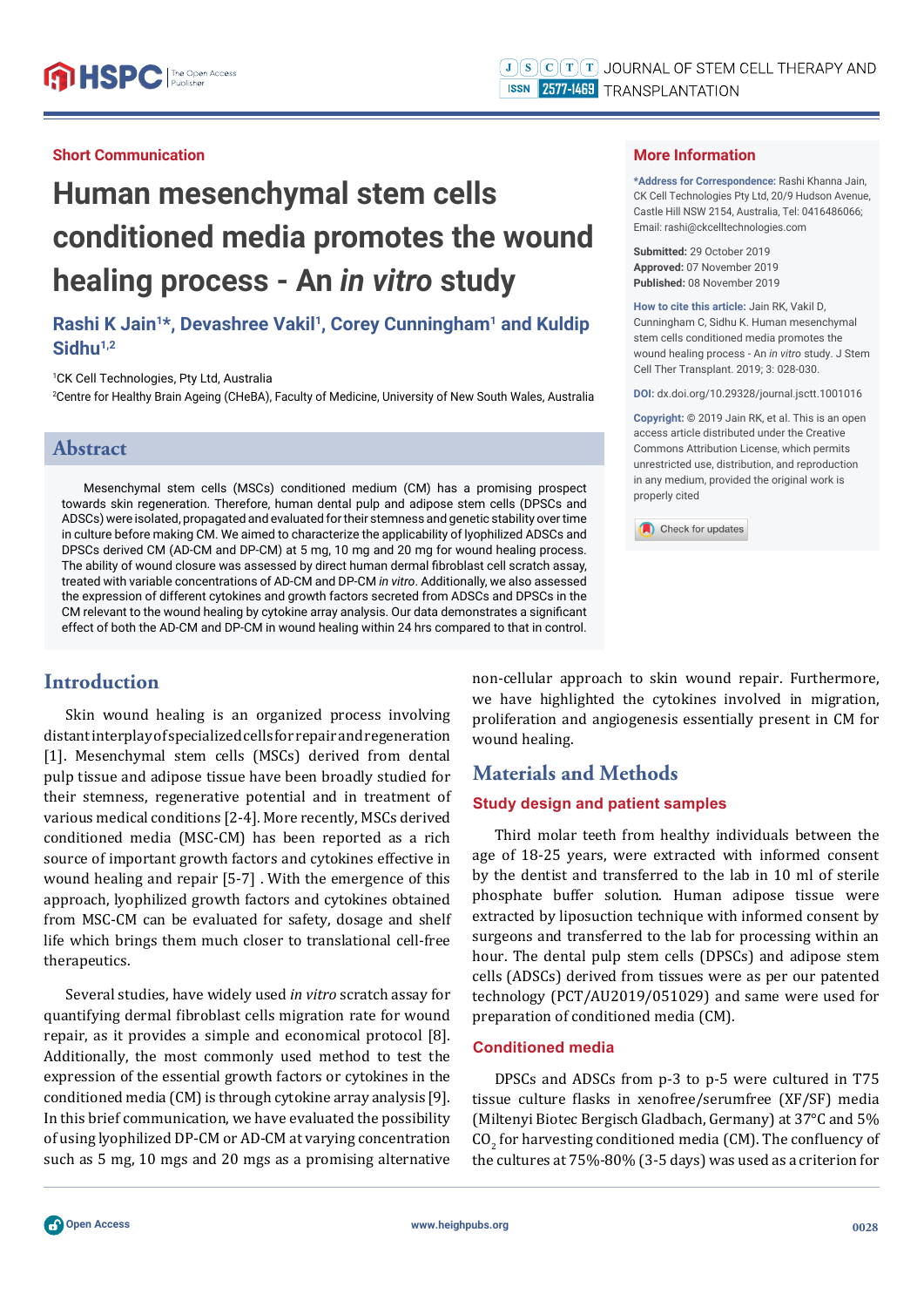starting the conditioning process. The supplement-containing media (Miltenyi Biotec, Bergisch Gladbach, Germany) was aspirated and the T75 flasks were rinsed twice with 5 mL prewarmed Phosphate Buffered saline (PBS) (Miltenyi Biotec, Bergisch Gladbach, Germany) to remove residual traces of supplement. Thereafter, 15 ml of fresh GMP grade xenofree, serum-free, phenol red free and supplement-free media (Miltenyi Biotec, Bergisch Gladbach, Germany) was added to the T75 flask and incubated for 24 hrs for conditioning at 37°C at 5% CO<sub>2</sub>. The AD-CM and DP-CM was passed through a 0.45 μm ϐilter and stored in 15 mL falcon tubes at -80°C. Thereafter, CM were lyophilized and stored at +4°C.

#### **Scratch wound assay**

The experiment was set up for both AD-CM and DP-CM at varying concentration such as 5 mg, 10 mg and 20 mg. The CHeBA's proprietary, HDF06 fibroblast cell line was used for the assay, 100,000 cells were plated per well on a 12 well culture plate, after 72 hrs, manual scratch was created using a tip of the sterile pipette. Following with two PBS washes, specific areas were marked at the bottom of the plate to take photos before the treatments. GMP grade Phenol red free (PRF) media (Miltenyi Biotec, Bergisch Gladbach, Germany) was used as control and 5 mg, 10 mg and 20 mg of lyo AD-CM and DP-CM were reconstituted in 2 mL of PRF media and then added to the HDF06 cells for 24 hrs. After 24 hrs, the scratch was observed for gap closure and photos were taken at the same marked spot. The gap closure was analysed by using Image J software (https://imagej.nih.gov/ij/).

#### **Cytokine array analysis**

The lyophilised powder of DP-CM and AD-CM were weighed and reconstituted in 1 mL of reversed osmosis (RO) water. Cytokine array analysis was performed following the manufacturer's instructions (R&D Systems, Inc., Minneapolis, USA). Briefly, after blocking the membranes with array buffer 6 for one hour, 775 uL of DP-CM and AD-CM was mixed with 725 uL array buffer 6 and added to the membranes for an overnight incubation at 4°C on a shaker. Next day, the membranes were washed and treated with the specific buffers as per instructions by the manufacturer. The membranes were exposed by using chemiluminescence (FUJI LAS3000 Gel documentation system and LAS3000 software). Analysis of the membranes were performed using the Array analyser using the Image J software (https://imagej.nih.gov/ ij/). The background intensity of the negative control spots was subtracted from the sample values to obtain normalized densitometry values.

#### **Statistical analysis**

The statistical analyses of the results were performed with Graph Pad Prism 8. The data are presented as mean  $\pm$ standard deviation (SD) and experiments were carried out in triplicates. All statistical analyses were performed at the significance level  $p < 0.05$  using three-way analysis of variance (ANOVA) for multiple comparisons.

## **Results and Discussion**

The application of adipose and dental pulp tissue-derived stem cells has been studied extensively and they represent a promising source for cell or cell-free therapeutics [3,4,10,11]. In this communication, we have briefly highlighted the potential of DP-CM and AD-CM as a cell-free therapy for wound repair and regeneration. Our data suggest that AD-CM and DP-CM comprised of several essential growth factors and cytokines for wound repair. Additionally, we can emphasize here that mass-production of lyophilized CM is possible under controlled laboratory conditions for therapies.

Over time the traditional scratch assay has been used to evaluate the wound healing by gap closure *in vitro*, our data shows that both the lyophilized AD-CM and DP-CM at 10 mgs and 20 mg concentration resulted in closure of the gap at 24 hour time point (Figures 1,2). However, scratch assay has its own limitation in the protocol for creating scratches proceeding to inter-lab variance [8,12]. To further substantiate the relevance of our study we have analyzed the expression of essential growth factors involved in wound repair in CM (Figure 3).

It has been widely reported that Serpin E1, HGF and bFGF plays an important role in re-epithelialization, granulation tissue formation and increases fibroblast proliferation [13]. The role of MSCs in angiogenesis is of great interest since inadequate vessel growth leads to wound healing disorders



**Figure 1:** The dose response of lyophilised DP-CM and AD-CM in scratch wound assay representing significant percentage gap closure that corresponds to the distance migrated by the human dermal fibroblast cells.



**Figure 2:** A representative scratch wound assay images, showing the migration of human dermal fibroblast cells treated with 5mgs, 10 mgs and 20 mgs DP-CM in comparison to the control at 0 hrs and 24 hrs.